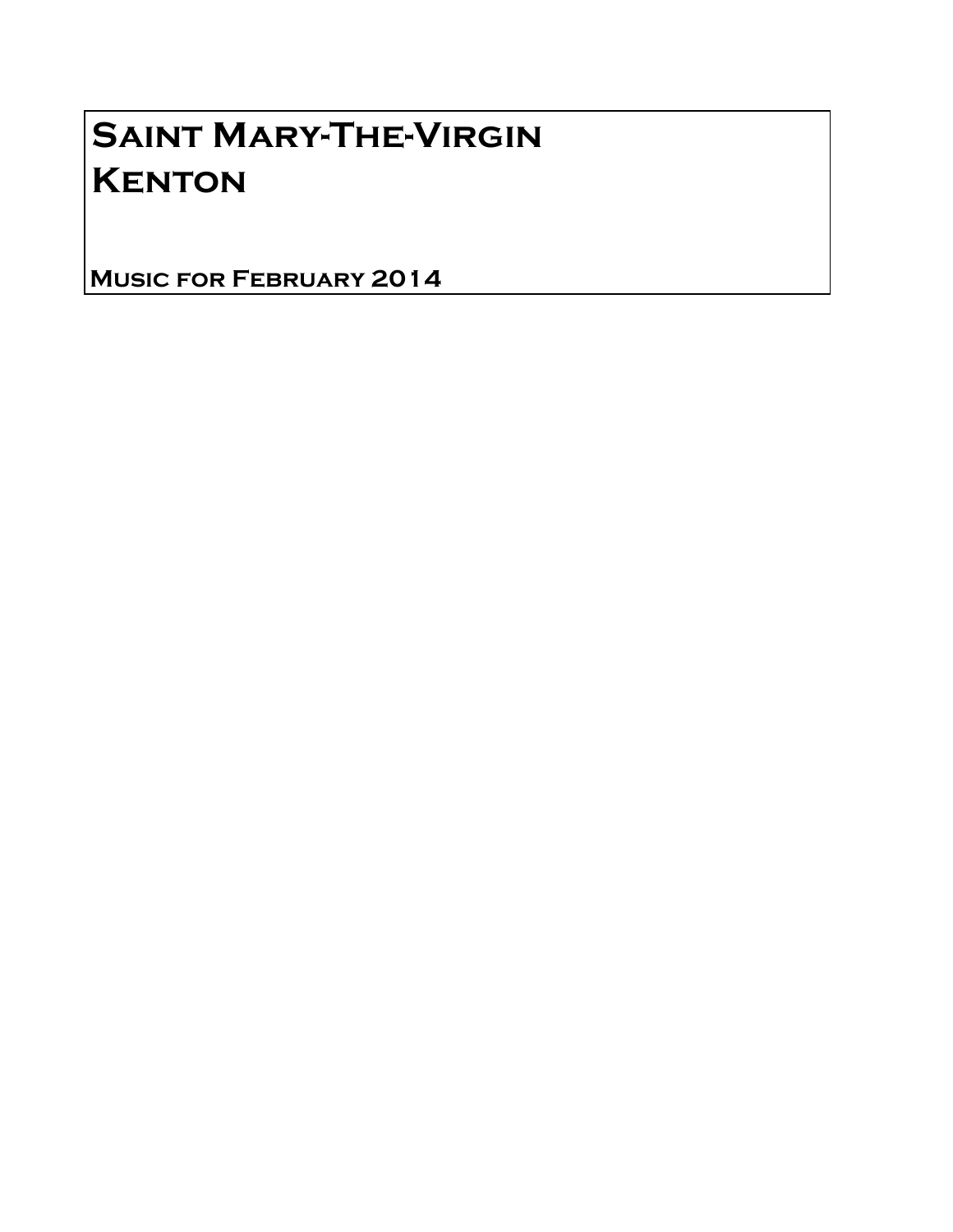| 2nd February                                          | <b>Candlemas</b>       |                                                               |
|-------------------------------------------------------|------------------------|---------------------------------------------------------------|
| <b>Candle Procession</b><br><b>Responsorial Psalm</b> | 338<br>Page            | At the name of Jesus                                          |
| Gradual                                               | 44 (t282)              | Faithful vigil ended                                          |
| Offertory<br>Communion                                | 33<br>387              | Of the Father's heart begotten<br>Jesus, good above all other |
| Recessional                                           | 21                     | A great and mighty wonder                                     |
|                                                       |                        |                                                               |
|                                                       | Setting                | K, G, C - Merbecke<br>S, B, A - St Ralph Sherwin Mass         |
|                                                       |                        |                                                               |
|                                                       | At communion           | Song of Mary OR It was on Christmas Day                       |
|                                                       |                        |                                                               |
| <b>9th February</b>                                   | <b>Ordinary Time V</b> |                                                               |
| Introit                                               | <b>CH738</b>           | Thou whose almighty word                                      |
| <b>Responsorial Psalm</b><br>Gradual                  | Page<br><b>CH703</b>   | The light of Christ is come into the world                    |
| Offertory                                             | <b>CH99</b>            | <b>Brightest and best</b>                                     |
| Communion                                             | <b>CH147</b>           | Do not be afraid                                              |
| Recessional                                           | <b>CH388</b>           | Shine Jesus                                                   |
|                                                       | Setting                | K, C - Merbecke - G - Lourdes II                              |
|                                                       |                        | S, B, A - Belmont Mass                                        |
|                                                       | At communion           | Come my Way                                                   |